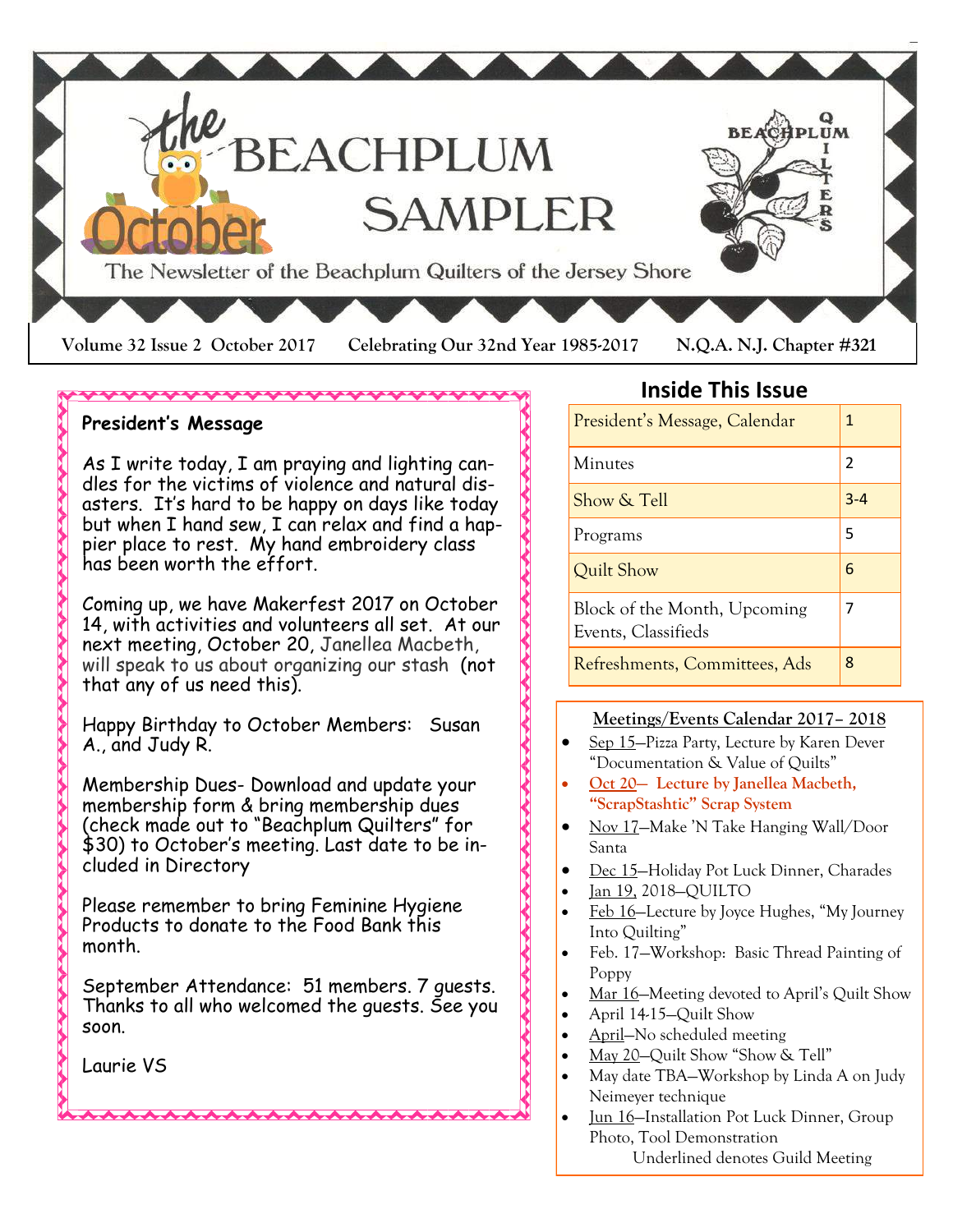## **Minutes of September 15, 2017 Meeting**

Meeting called to at 6:30 pm by President, Laurie S. awaiting delivery of pizza dinner. Food Bank donations were collected. Quilt Block Card will again be used as attendance card – South Carolina Star block chosen this month. All were welcomed.

Motion made to approve minutes from June meeting by Kathleen C. Seconded by Kathy McL. Passed.

**Treasurer's Report** (Ann B.) – Beginning balance - \$8842.71. Total receipts - \$750.03. Total expenses - \$1154.25. Ending balance - \$8438.49. Proposed Budget for 2017-2018 presented. Motion made to approve report and budget by Pat L. Seconded by Shirley M. Passed.

**Membership Report** (Marlene S.) – 51 paid members. Dues of \$30 to be paid by next meeting in order to be included in Directory. Discussion followed re: sending Membership Directory via email. Cost for printing is in budget. \*\*Discussion tabled.

**Program Report** (Gloria S.) – Programs for the year reviewed. Schedule is in Newsletter.

**Beachplum Festival** (Pat L.) – Thank you to volunteers and for donations that sold. Completed quilt was on display. \$640 profit - \$418 in raffle tickets and \$222 in donated items. Raffle tickets passed out to all members.

**Break for pizza dinner.** Laurie suggested mentoring with a current Board member/Committee Chair if you are interested in a position next year. Slate of officers to be announced in March and voting will take place in May. She is also looking for the Guild's portable quilt stand (telescoping).

**Program –** Karen Dever (award winning quilter and certified appraiser) gave presentation on two topics - Judge's role when evaluating quilts and Appraisals.

**Charity Quilts** (Pat T./JeannetteM.) – Three organizations chosen for quilt distribution – Oceans of Love, Quilts for Kids and House of Hope. Committee requests name of quilter and size of quilt when handing in quilt to committee. Will have two Sit and Sews this year. Checking on donating quilts for Hurricane Harvey. Members feel it is important to have Beachplum label on quilts for recognition.

**Block of the Month** (Mary Lou GB.) – Instructions on website.

**Quilt Show 2018** (Kathleen C./Sue B.) – Next meeting 9/28 at 6:30. Request made that one member of each committee attend or send a report.

**Makerfest –** Laurie S. and volunteers will have table at Toms River HS North on October 14 at 10 am. Participants will be able to color a make and take greeting card with quilt design with colored markers.

**Challenge Quilt** (Deb P./Kim G) **–** Challenge described. Theme - Names of Roses. Each kit has a different rose name. Kits sold for \$4.00. Extra fabric available.

**Door Prizes** (Diane C.) – Won by Marge F, Kristen A., Dona S.

**Show and Tell** (Sherise B.) – Many beautiful quilts were displayed by our talented members.

Meeting adjourned at 9:05 pm.

Respectfully submitted by: Kim Gimblette, Recording Secretary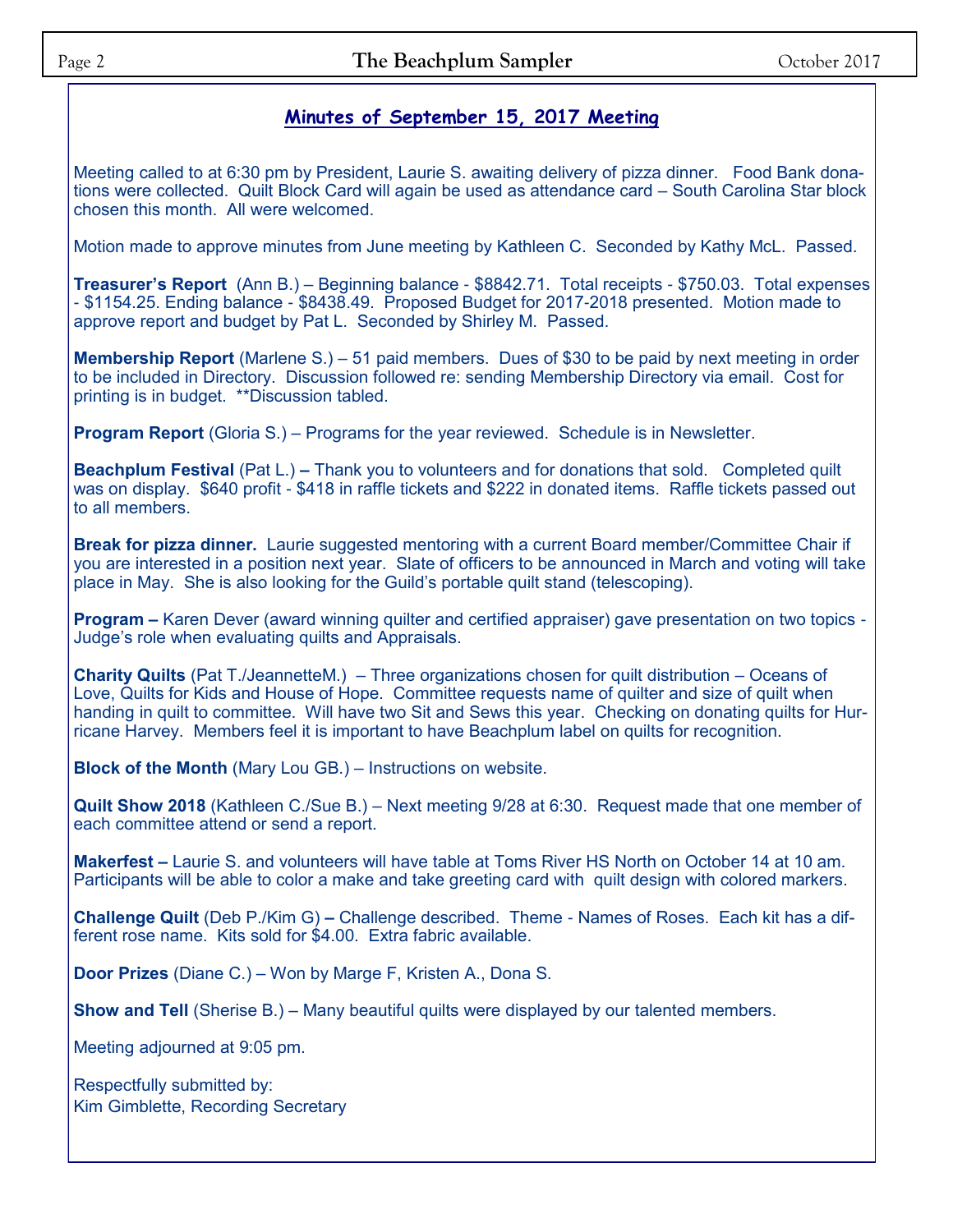### Page 3 **The Beachplum Sampler** October 2017

## Show & Tell September 2017

- Mary Lou GB—multiple items including completed UFOs
- Dona S—Orion's star
- Connie S—Charity quilt
- Barbara L—Two charity quilts
- Liz H—Paper pieced star
- Sophie K—Two baby quilts, a wallhanging, a doll quilt
- Chris L—Watermelon wallhanging, carpenter's wheel
- Mary Lou G—Charity quilt, crosswalk quilt
- Pat McC—BoM from 2016-17, quilted
- Shirley M—Charity quilt
- Mary G—A baby quilt and two charity quilts
- Nancy W—Charity quilt, table runner
- Pat L—Quilted box

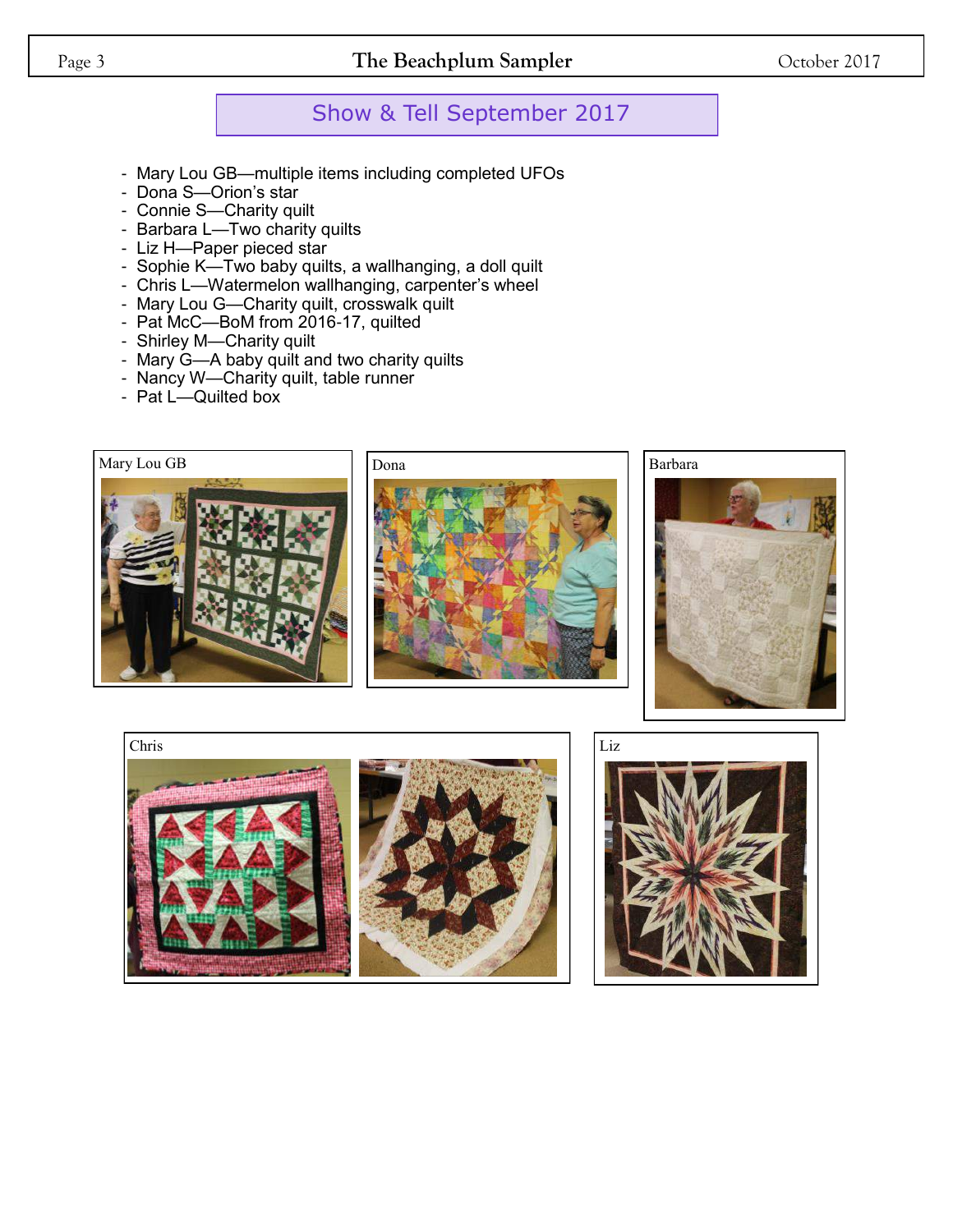Page 4 **The Beachplum Sampler** October 2017

# Show & Tell, continued







Mary Pat

BEACHPLUM FESTIVAL

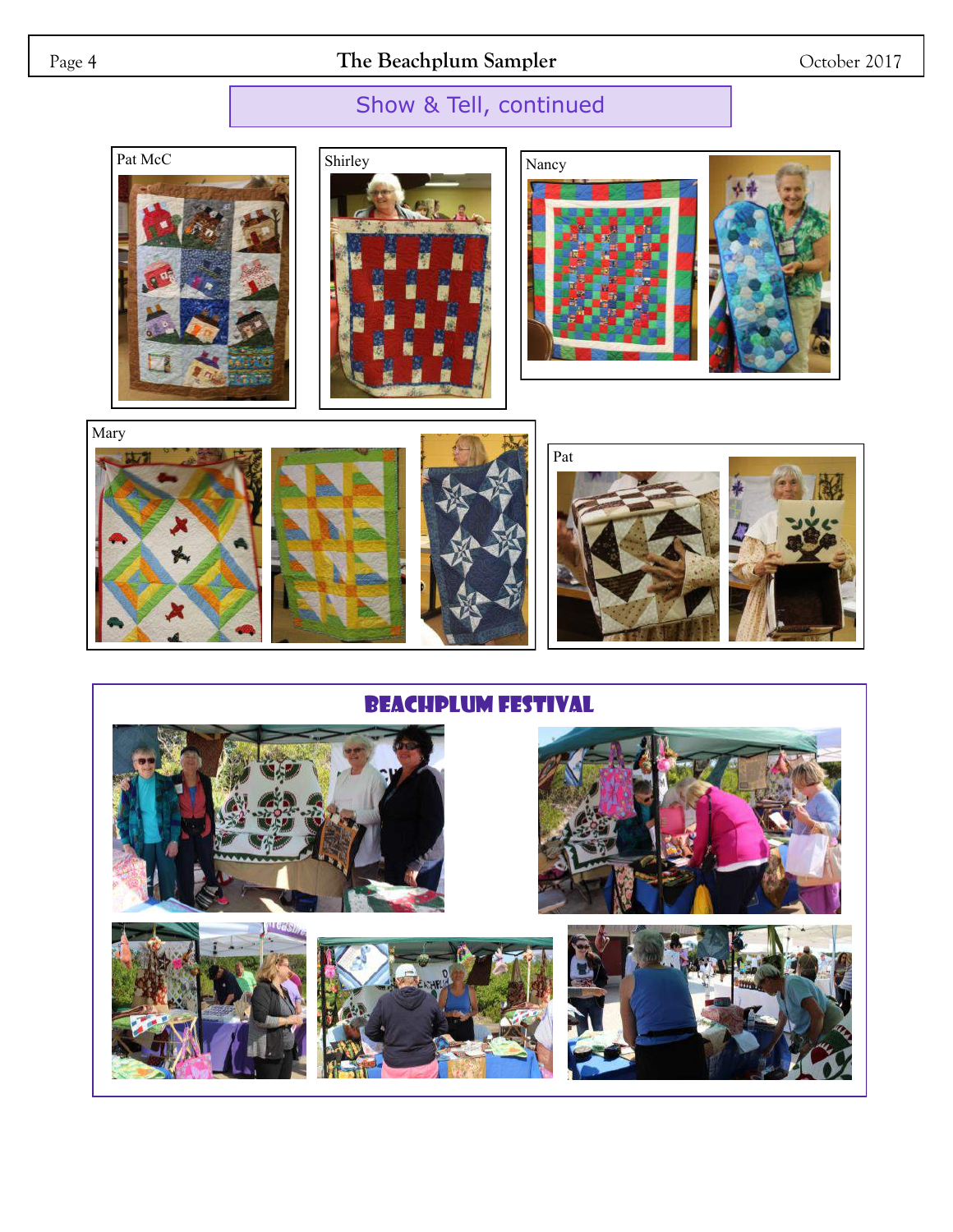Karen Dever did an absolutely wonderful Lecture on the "Documentation and Value of Quilts." Hopefully this will encourage more of our members to enter their fabulous quilts into our upcoming Quilt Show.

*OCTOBER***:** Our scheduled lecturer, Michele McLaughlin, needed to cancel due to an accident. Hopefully, next year's Programs Chair can try to secure Michele a place in future programs.

I tried feverishly to replace Michele and was very fortunate to have Janellea Macbeth graciously cancel a previous engagement to appear at our guild. Janellea, who devised a scrap fabric system, wrote a book entitled,

"ScrapStashtic". Janellea has inspired thousands of quilters to creatively use the bins of fabric into scrap quilts.

*NOVEMBER:* We'll be making a Santa wall or door hanging.

*DECEMBER:* Everyone will enjoy our annual Holiday Pot Luck Dinner. Additionally, we will play a game of Charades.

*JANUARY:* Our favorite game of "Quilto" with all the great prizes. Don't forget the price of admission is one fat quarter.

*FEBRUARY:* We'll be treated to a lecture given by Joyce Hughes, entitled "My Journey Into Quilting" and Trunk Show. Joyce's workshop will be Basic Thread Painting. The pattern selected will be of Poppies. The workshop promises to be a great treat and shouldn't be missed.

*MARCH:* This meeting will be dedicated to final planning for our April Quilt Show.

*APRIL:* Quilt Show (no regular meeting is scheduled).

*MAY:* In lieu of the normal Show & Tell we'll be having all of our members who entered their  $\bar{f}$ abulous quilts at the Quilt Show. We'll have the Best in Show, Judges Choice, 1st, 2nd & 3rd place give a brief description what inspired them. We also welcome all the entries shown as a whole so that all the quilts can be viewed by our members.

*Linda A*. will give a workshop on the "Judy Niemeyer" paper piecing technique. Date TBD, and additional information to follow. I'm anticipating this will be a GREAT workshop.

*JUNE:* We'll close our season with our annual Pot Luck Dinner, group photo and installation of officers. We quilters often come across quilting tools that we are unsure how to use correctly. For this evening's program, I would like for at least two members to volunteer, and demonstrate, how to use a specific tool or template of their choice. Please contact me via email with your specific tool of choice.

Submitted by, Gloria Squicciarini



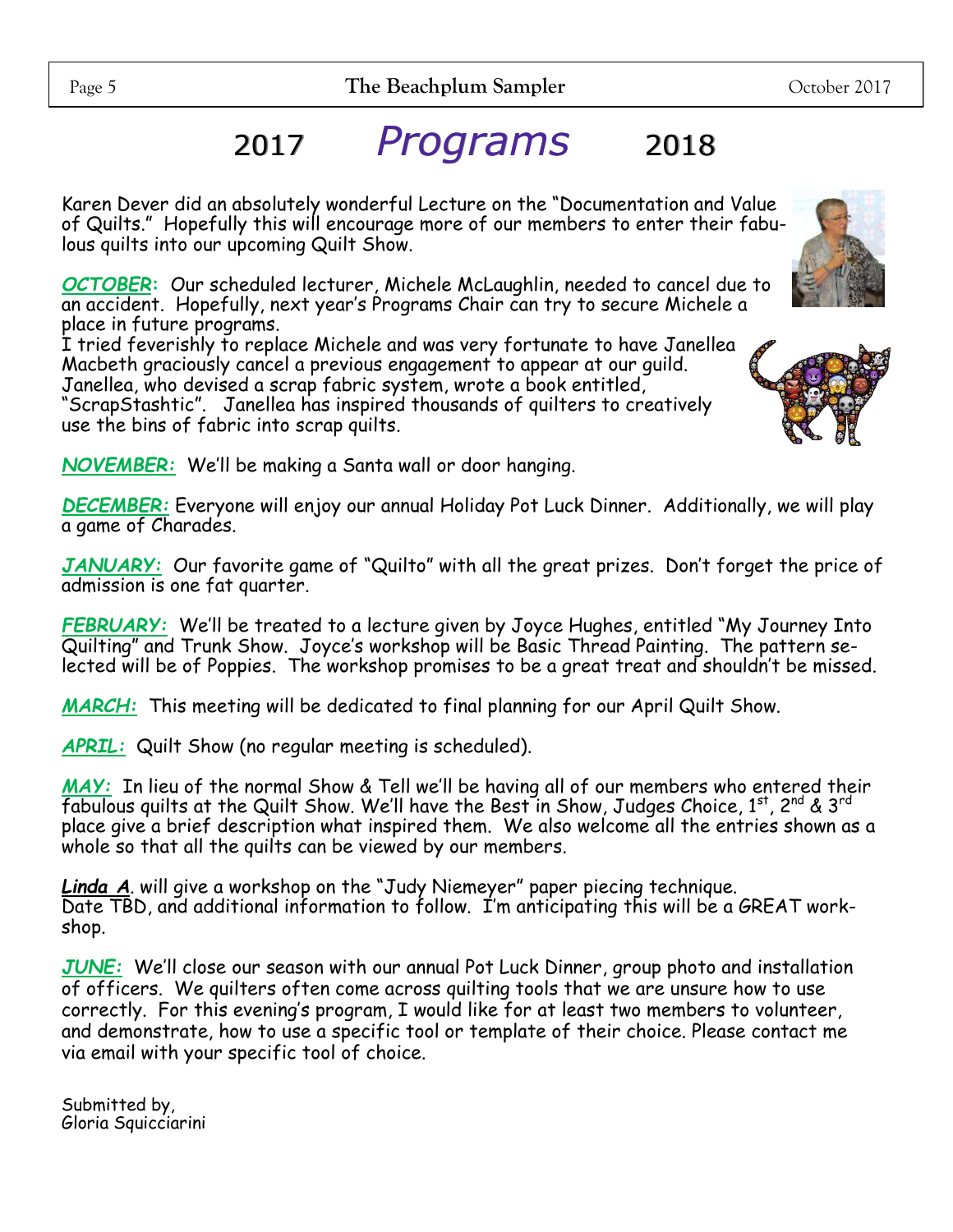#### \$ 8888888888888888888888888888888888888 "Everything's Coming up Roses" aaaaaaaaaaaaaaaaaaaaaaaaaaaa Quilt Show News **BASKETS** Our 2018 Quilt Show will be upon us before you know and once again I'll be working on our baskets. The themes will be as follows: Women's Accessories Liquor & Chocolate Garden Baby Coffee & Tea Italian **Quilting** I would like once again to thank everyone for their donations of baskets. We've collected quite a lovely assortment so far. I certainly appreciate all the support you have given me in the past and I hope to make our baskets even more successful to benefit our guild in 2018. Submitted by Gloria S **COUNTRY STORE** Kristin A. needs some sturdy boxes with lids and/or plastic bins to package Country Store items for storage in Laurie's crawl space. Call her for details: 317-902- 2034. Also, please start donating items such as fabrics, notions and rulers to the Country Store.  $\begin{array}{ccc} \square & \square & \square & \square \end{array}$  $\Box$ Hi Everyone,  $\Box$ I just wanted to send a note out to the guild and express my appreciation to all of you. The  $\Box$ cards and emails you have sent have been very special and I felt like each one of you was giving me a hug…you have touched my heart. Your support and understanding has lifted me up. Our guild is a fellowship that I treasure. I have learned so much in my quilting  $\Box$ and I have gained so much in getting to know all of you. Thank you! I hope to be back to meetings soon.  $\Box$  $\Box$  $\Box$  Love,  $\Box$  $\Box$  Jackie Pearce  $\overline{a}$  $\Box$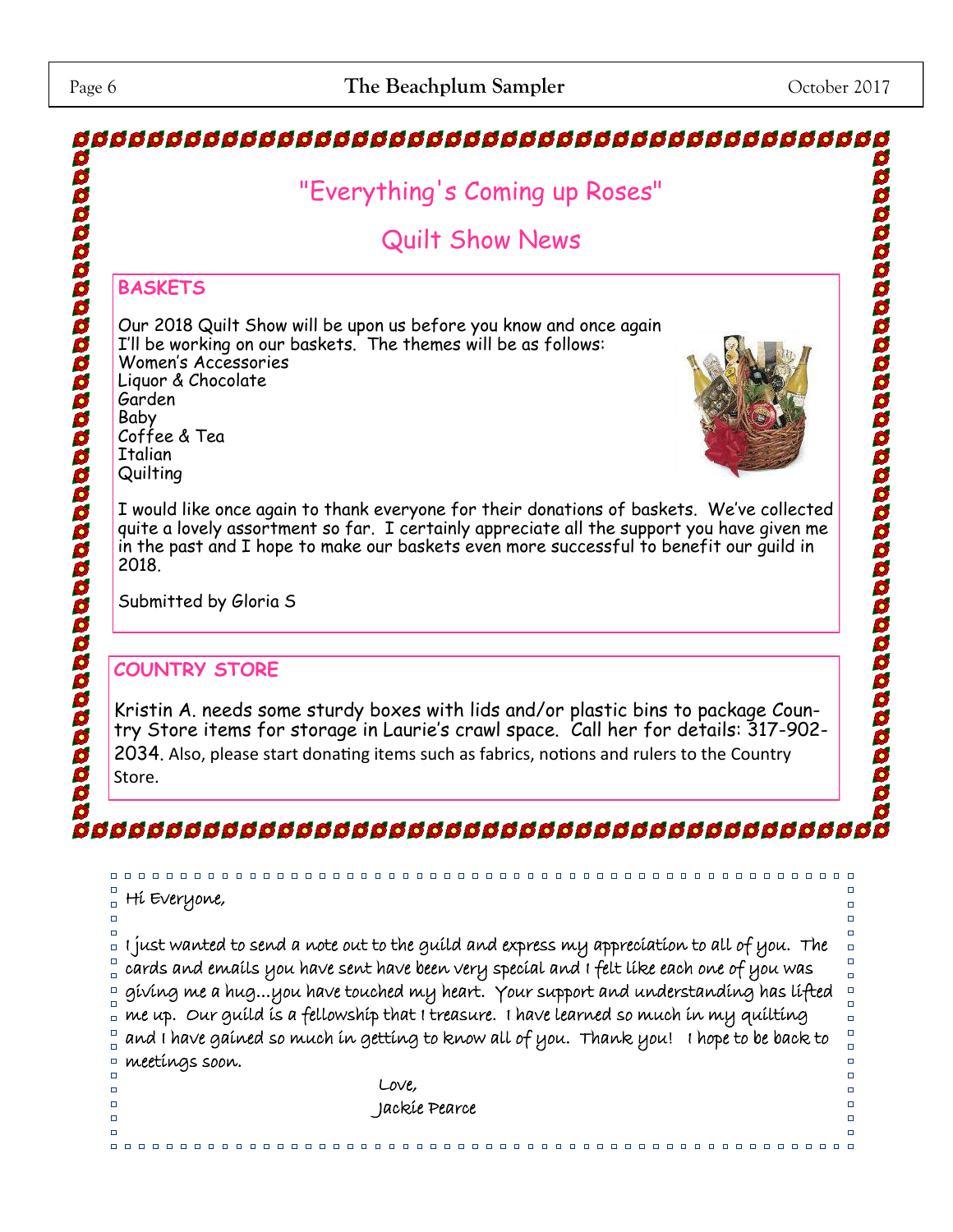# **Block of the Month**



If anyone would like to donate orphan blocks from last year's BoM, please bring to the October meeting. We might have a volunteer to assemble them into a charity quilt.



Oct 14, 10-4 PM - **Jersey Shore Makerfest**  at Pine Belt Arena, T.R. High School, North, www.jerseyshoremakerfest.org



# **Classifieds**

Long arm quilting services - custom, semi-custom, and all over designs available. Every quilt or project will be given individual attention to highlight the design and shine! Call or email for additional information. Kristin Alfano 317-902-2034 or [kalfano@mail.com](mailto:kalfano@mail.com)

Juki machine and L'ill Gracie 2 - 8'quilting table for sale in mint new condition in Manahawkin. Used 3 times.Model # TL 98Q-an older model. Asking price reduced from \$850 to \$650. Contact Leslie Pascale at 609-548-2514. Includes bobbins, needles, pattern, original machine box, manual, factory CD